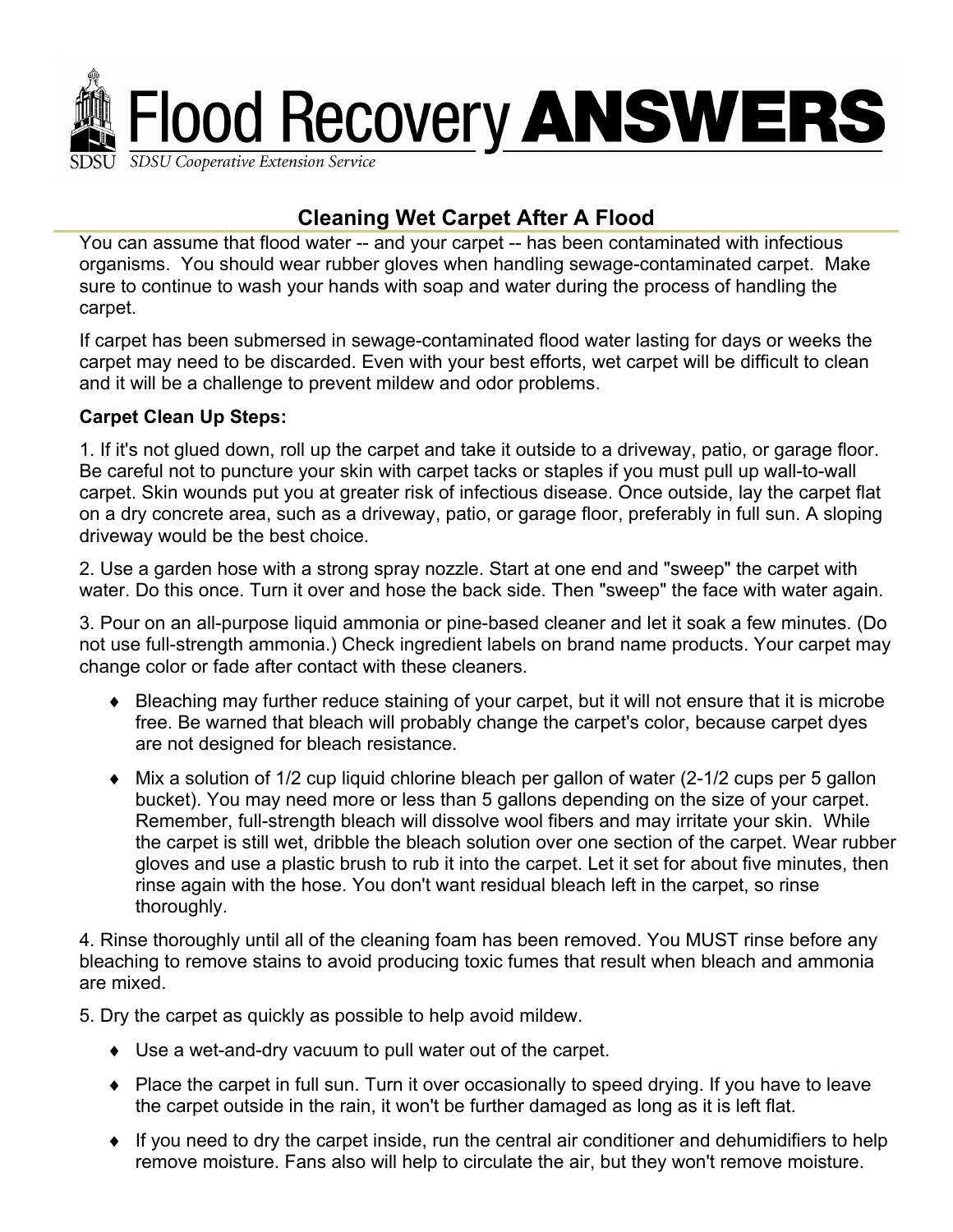6. Try cleaning a glued-down carpet in place before you attempt to pull it up, because the foam backing probably will be pulled apart . This method should ONLY be tried if your room has slightly sloped concrete floors and a working drain as many basements do.

- ♦ Use a wet-and-dry vacuum to suck up as much water and mud as possible if you have electricity. Do not let electrical cords get wet. If no power equipment is available, use a garden hose with a strong spray nozzle to flush out mud and water.
- ♦ Start at the end farthest from the drain and follow the steps listed under "Clean-it-yourself outside." "Sweep" the carpet with water moving in the direction of the drain. (Obviously, you can't turn over the carpet and hose the backside.)
- ♦ If cleaning is not successful or if the carpet gets mildewed, the only alternative is to tear out the carpeting. If the foam backing gets torn in the process, it may be possible to tear off all the backing to salvage the carpet face. The age of the carpet and the effectiveness of the original glue-job affect the result in this case. Your carpet may tear apart completely and not be salvageable

 7. If the carpet is too heavy to move, lift it off the floor and prop it up on saw-horses, old chairs, or other supports to drain. It may be light enough to move outside after it drains. Don't let your carpet dry this way if you want to save it, or it will be stretched out of shape and won't be flat when dry.

8. Remove the spongy pad underneath. It will hold water and begin to stink. Carpet padding is cheaper to replace than carpet; it probably is not salvageable.

9. After you have taken up the carpet and pad, then clean the floors with detergent solution and bleach before dealing with the carpet, so you can minimize odor and mildew in the house.

### **Clean the carpet professionally**

1. Consult a professional cleaner, describing your damage. They can advise you if your carpet is worth saving. If so, they may be able to come to your home and pick up your carpet at no extra charge. Otherwise, you can take it to them. Professional cleaners charge by the square foot or the hour. Get a cost estimate before you order the service.

2. A steam cleaning (hot-water extraction) method is preferred. Professional cleaners will apply chemicals to help sanitize the carpet. They will return it to you dry, but your home must be ready for it.

#### **Prevent mildew**

1. Be sure the carpet is thoroughly dry before returning it to the house.

2. Clean floors thoroughly before putting carpet back into place.

3. Dry out the basement as much as possible. Run a dehumidifier and air conditioner to help remove moisture.

4. Close windows on the house if outside air has high humidity. If outside air is drier, open all doors and windows.

5. Run fans to circulate air in tight places, such as closets.

*Adapted from Iowa State University Cooperative Extension Service* 

*http://www.extension.iastate.edu/disasterrecovery/info/wetcarpet.htm*